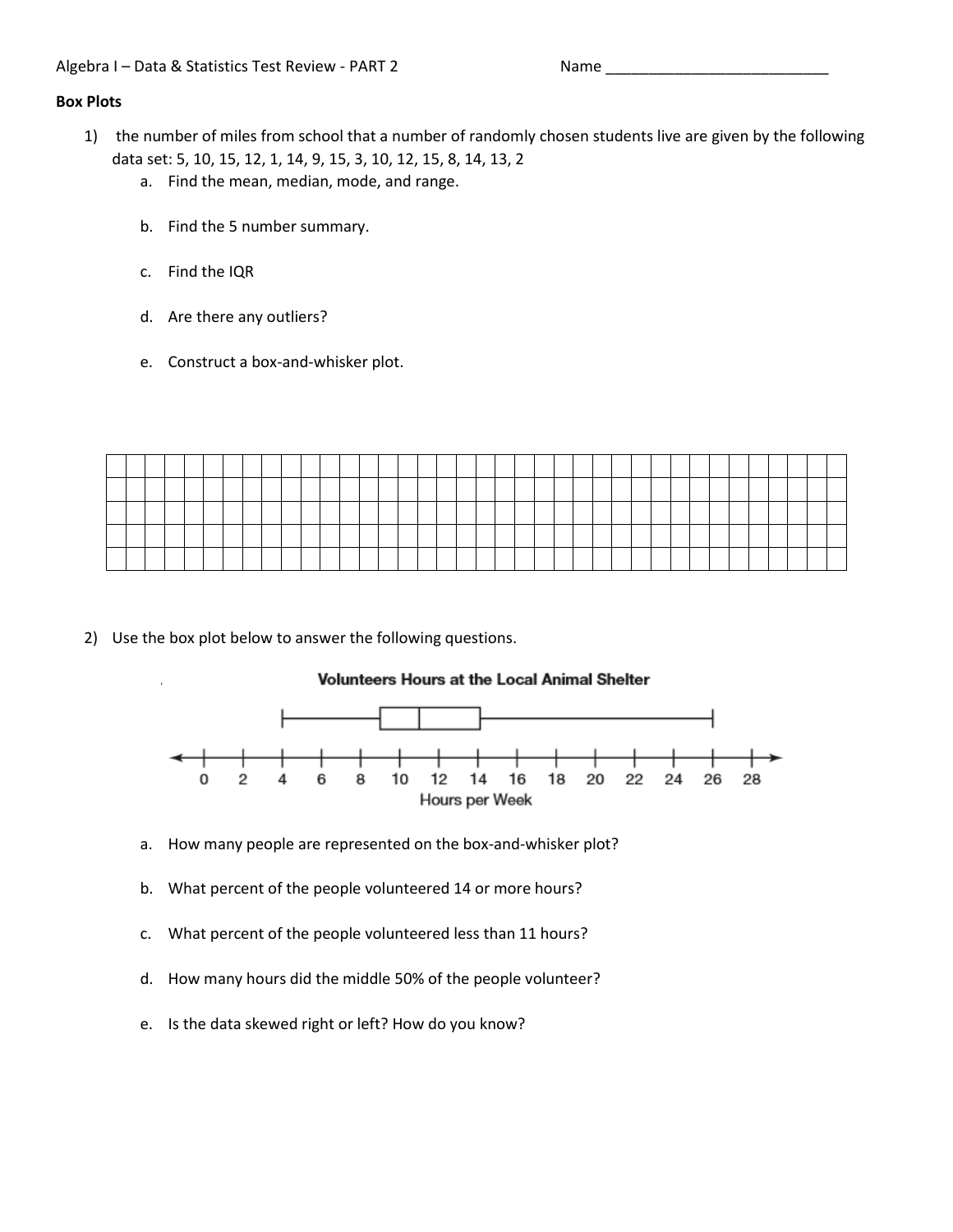## **Two-Way Frequency Tables**

3) The table below shows the favorite colors of 30 students.

|        |              |      |     | <b>Favorite Colors</b> |       |              |
|--------|--------------|------|-----|------------------------|-------|--------------|
|        |              | Blue | Red | Yellow                 | Green | <b>Total</b> |
|        | Girls        |      | 2   |                        | 3     | 16           |
| Gender | <b>Boys</b>  | 2    | 8   | з                      |       | 14           |
|        | <b>Total</b> | 9    | 10  |                        | 4     | 30           |

- a. Create a relative frequency table for the given data.
- b. How many students prefer red?
- c. How many boys prefer blue?
- d. What percent of the students are girls?
- e. What percent of the girls prefer yellow?
- f. What percent of boys prefer green?

#### **Dot Plots**

4) Use the dot plot below to answers questions about the number of participants who won gold medals at the Special Olympics.





- a. How many participants are represented in the dot plot?
- b. What is the mean number of gold medals won?
- c. Find the 5 number summary.
- d. How many participants won 10 or more medals?
- e. Would you expect the mean or median to be greater in this data set? Why?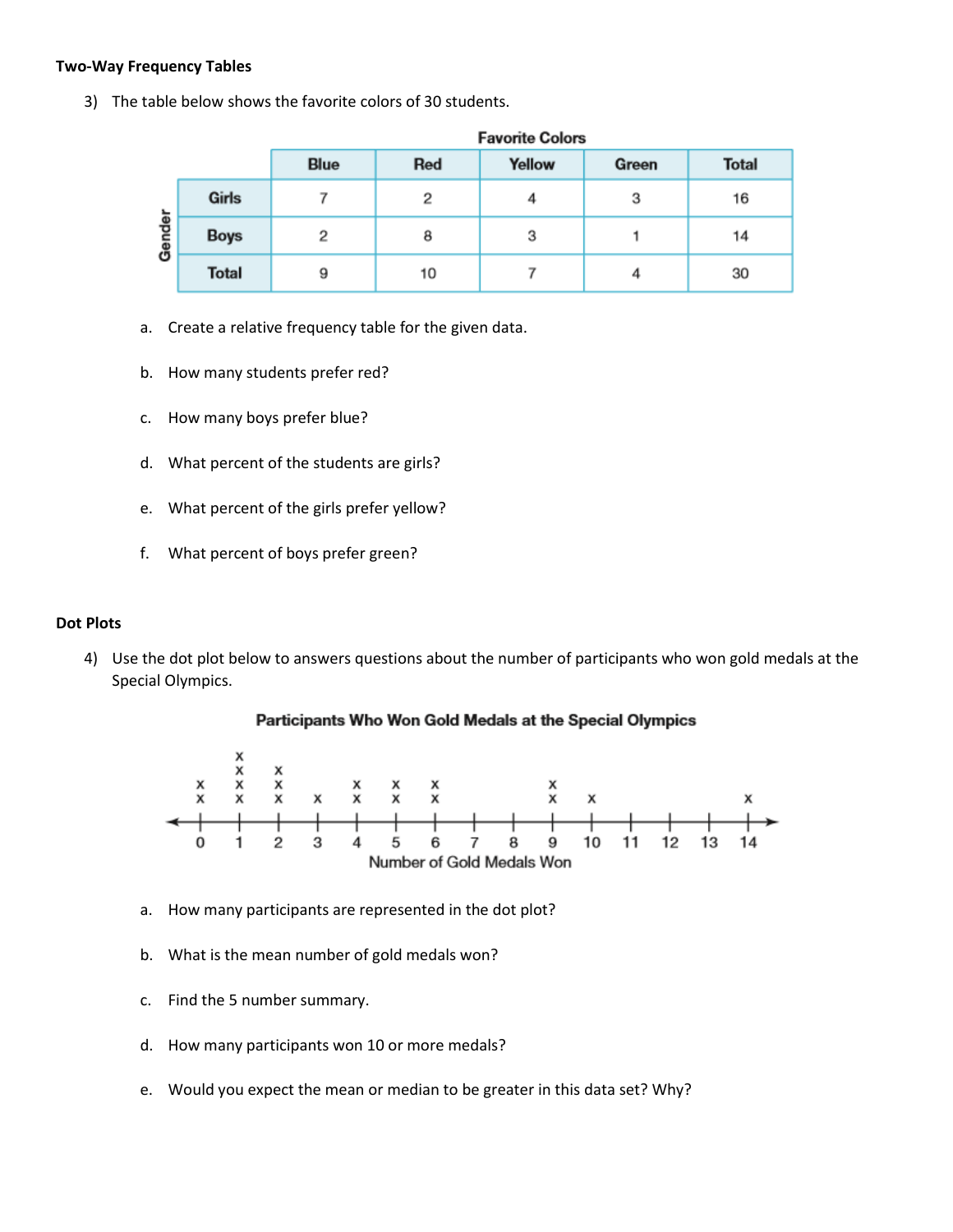#### **Histograms**

5) Students answers a survey question about how long it takes them to get ready in the morning.



- a. How many students answered the question?
- b. How many students take less than 40 minutes to get ready?

c. What percent of surveyed students take longer than an hour to get ready?

6) Create a histogram using the data below. Daily high temperature in degree Fahrenheit

63 70 64 71 70 62 68 67 72 65 62 59 58 60 59 53 51 55 56 50 53 57 55 50 46 49 46 52 58

| Interval | # of values |
|----------|-------------|
| 40-44    |             |
| 45-49    |             |
| 50-54    |             |
| 55-59    |             |
| 60-64    |             |
| 65-69    |             |
| 70-74    |             |